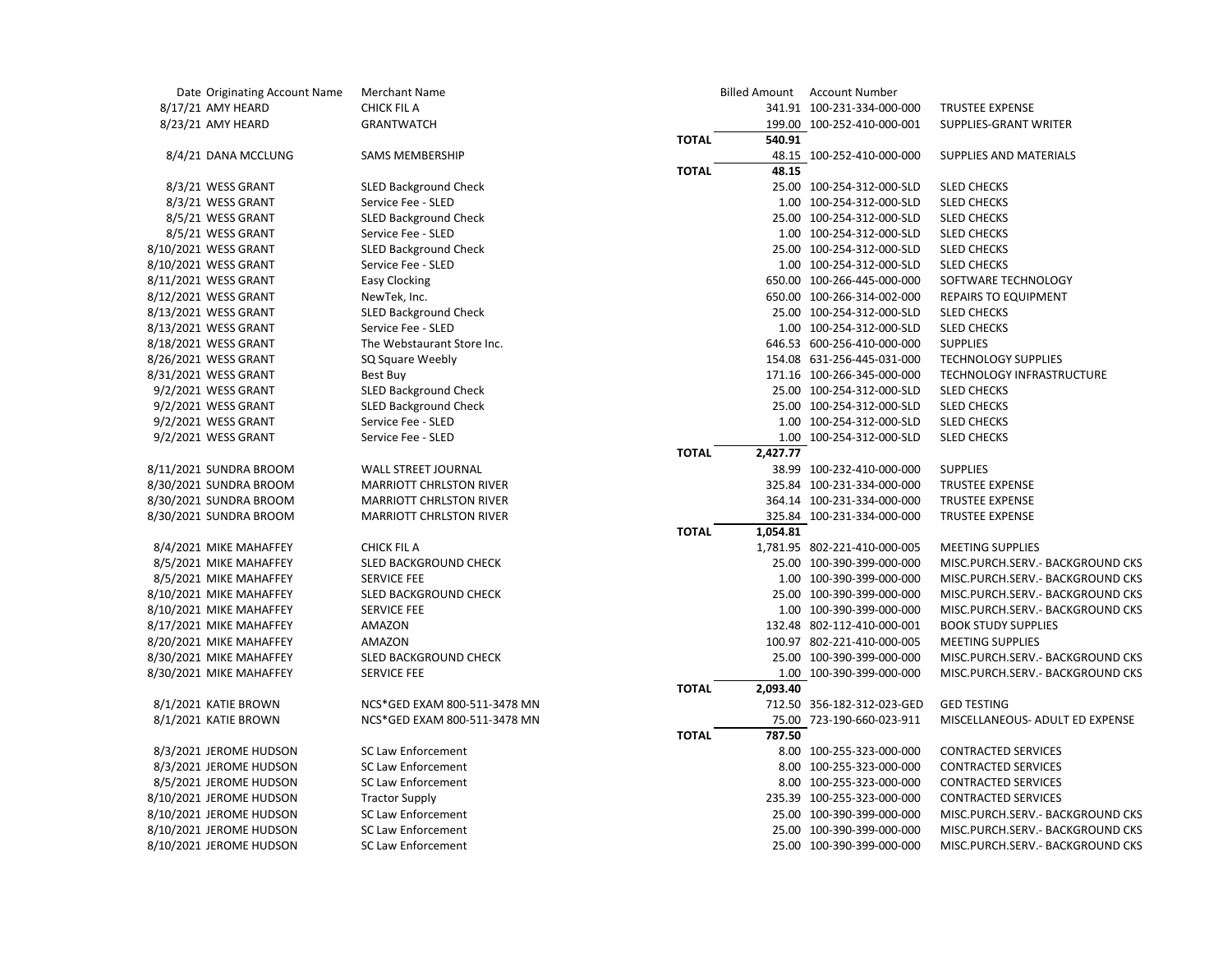8/10/2021 JEROME HUDSON SC Law Enforcement 25.00 100-390-399-000-000 MISC.PURCH.SERV.- BACKGROUND CKS 8/10/2021 JEROME HUDSON SC Law Enforcement 25.00 100-390-399-000-000 MISC.PURCH.SERV.- BACKGROUND CKS 8/10/2021 JEROME HUDSON SC Law Enforcement 25.00 100-390-399-000-000 MISC.PURCH.SERV.- BACKGROUND CKS 8/10/2021 JEROME HUDSON SC Law Enforcement SC Law Enforcement 1.00 100-390-399-000-000 MISC.PURCH.SERV.- BACKGROUND CKS 8/10/2021 JEROME HUDSON SC Law Enforcement 1.00 100-390-399-000-000 MISC.PURCH.SERV.- BACKGROUND CKS 8/10/2021 JEROME HUDSON SC Law Enforcement 1.00 100-390-399-000-000 MISC.PURCH.SERV.- BACKGROUND CKS 8/10/2021 JEROME HUDSON SC Law Enforcement 1.00 100-390-399-000-000 MISC.PURCH.SERV.- BACKGROUND CKS 8/10/2021 JEROME HUDSON SC Law Enforcement 1.00 100-390-399-000-000 MISC.PURCH.SERV.- BACKGROUND CKS 8/10/2021 JEROME HUDSON SC Law Enforcement 1.00 100-390-399-000-000 MISC.PURCH.SERV.- BACKGROUND CKS 8/10/2021 JEROME HUDSON Harbor Freights 320.98 100-255-323-000-000 CONTRACTED SERVICES 8/10/2021 JEROME HUDSON Expedia 19.00 100-255-333-000-000 TRIPS AND CONFERENCES 8/10/2021 JEROME HUDSON United Airlines 255.80 100-255-333-000-000 TRIPS AND CONFERENCES 8/16/2021 JEROME HUDSON SC Law Enforcement 8.00 100-255-323-000-000 CONTRACTED SERVICES 8/18/2021 JEROME HUDSON SC Law Enforcement 25.00 100-390-399-000-000 MISC.PURCH.SERV.- BACKGROUND CKS 8/18/2021 JEROME HUDSON SC Law Enforcement 25.00 100-390-399-000-000 MISC.PURCH.SERV.- BACKGROUND CKS 8/18/2021 JEROME HUDSON SC Law Enforcement 25.00 100-390-399-000-000 MISC.PURCH.SERV.- BACKGROUND CKS 8/18/2021 JEROME HUDSON SC Law Enforcement 25.00 100-390-399-000-000 MISC.PURCH.SERV.- BACKGROUND CKS 8/18/2021 JEROME HUDSON SC Law Enforcement 1.00 100-390-399-000-000 MISC.PURCH.SERV.- BACKGROUND CKS 8/18/2021 JEROME HUDSON SC Law Enforcement 1.00 100-390-399-000-000 MISC.PURCH.SERV.- BACKGROUND CKS 8/18/2021 JEROME HUDSON SC Law Enforcement 1.00 100-390-399-000-000 MISC.PURCH.SERV.- BACKGROUND CKS 8/18/2021 JEROME HUDSON SC Law Enforcement 1.00 100-390-399-000-000 MISC.PURCH.SERV.- BACKGROUND CKS 8/19/2021 JEROME HUDSON SC Law Enforcement 25.00 100-390-399-000-000 MISC.PURCH.SERV.- BACKGROUND CKS 8/19/2021 JEROME HUDSON SC Law Enforcement 8.00 100-255-323-000-000 CONTRACTED SERVICES 8/19/2021 JEROME HUDSON SC Law Enforcement 1.00 100-390-399-000-000 MISC.PURCH.SERV.- BACKGROUND CKS 8/20/2021 JEROME HUDSON SC Law Enforcement 25.00 100-390-399-000-000 MISC.PURCH.SERV.- BACKGROUND CKS 8/20/2021 JEROME HUDSON SC Law Enforcement 25.00 100-390-399-000-000 MISC.PURCH.SERV.- BACKGROUND CKS 8/20/2021 JEROME HUDSON SC Law Enforcement SC Law Enforcement 1.00 100-390-399-000-000 MISC.PURCH.SERV.- BACKGROUND CKS 8/20/2021 JEROME HUDSON SC Law Enforcement SC Law Enforcement 1.00 100-390-399-000-000 MISC.PURCH.SERV.- BACKGROUND CKS 8/24/2021 JEROME HUDSON SC Law Enforcement 25.00 100-390-399-000-000 MISC.PURCH.SERV.- BACKGROUND CKS 8/24/2021 JEROME HUDSON SC Law Enforcement 8.00 100-255-323-000-000 CONTRACTED SERVICES 8/24/2021 JEROME HUDSON SC Law Enforcement 8.00 100-255-323-000-000 CONTRACTED SERVICES 8/24/2021 JEROME HUDSON SC Law Enforcement 1.00 100-390-399-000-000 MISC.PURCH.SERV.- BACKGROUND CKS 8/25/2021 JEROME HUDSON SC Law Enforcement 8.00 100-255-323-000-000 CONTRACTED SERVICES 8/25/2021 JEROME HUDSON Sam's Club 241.61 100-255-410-000-000 SUPPLIES 8/27/2021 JEROME HUDSON SC Law Enforcement 25.00 100-390-399-000-000 MISC.PURCH.SERV.- BACKGROUND CKS 8/27/2021 JEROME HUDSON SC Law Enforcement 25.00 100-390-399-000-000 MISC.PURCH.SERV.- BACKGROUND CKS 8/27/2021 JEROME HUDSON SC Law Enforcement 25.00 100-390-399-000-000 MISC.PURCH.SERV.- BACKGROUND CKS 8/27/2021 JEROME HUDSON SC Law Enforcement 25.00 100-390-399-000-000 MISC.PURCH.SERV.- BACKGROUND CKS 8/27/2021 JEROME HUDSON SC Law Enforcement 25.00 100-390-399-000-000 MISC.PURCH.SERV.- BACKGROUND CKS 8/27/2021 JEROME HUDSON SC Law Enforcement 25.00 100-390-399-000-000 MISC.PURCH.SERV.- BACKGROUND CKS 8/27/2021 JEROME HUDSON SC Law Enforcement 1.00 100-390-399-000-000 MISC.PURCH.SERV.- BACKGROUND CKS 8/27/2021 JEROME HUDSON SC Law Enforcement 1.00 100-390-399-000-000 MISC.PURCH.SERV.- BACKGROUND CKS 8/27/2021 JEROME HUDSON SC Law Enforcement 1.00 100-390-399-000-000 MISC.PURCH.SERV.- BACKGROUND CKS 8/27/2021 JEROME HUDSON SC Law Enforcement 1.00 100-390-399-000-000 MISC.PURCH.SERV.- BACKGROUND CKS 8/27/2021 JEROME HUDSON SC Law Enforcement SC Law Enforcement 1.00 100-390-399-000-000 MISC.PURCH.SERV.- BACKGROUND CKS 8/27/2021 JEROME HUDSON SC Law Enforcement 1.00 100-390-399-000-000 MISC.PURCH.SERV.- BACKGROUND CKS 8/27/2021 JEROME HUDSON Uattend 138.03 100-255-323-000-000 CONTRACTED SERVICES 9/1/2021 JEROME HUDSON SC Law Enforcement 8.00 100-255-323-000-000 CONTRACTED SERVICES 9/1/2021 JEROME HUDSON SC Law Enforcement 8.00 100-255-323-000-000 CONTRACTED SERVICES